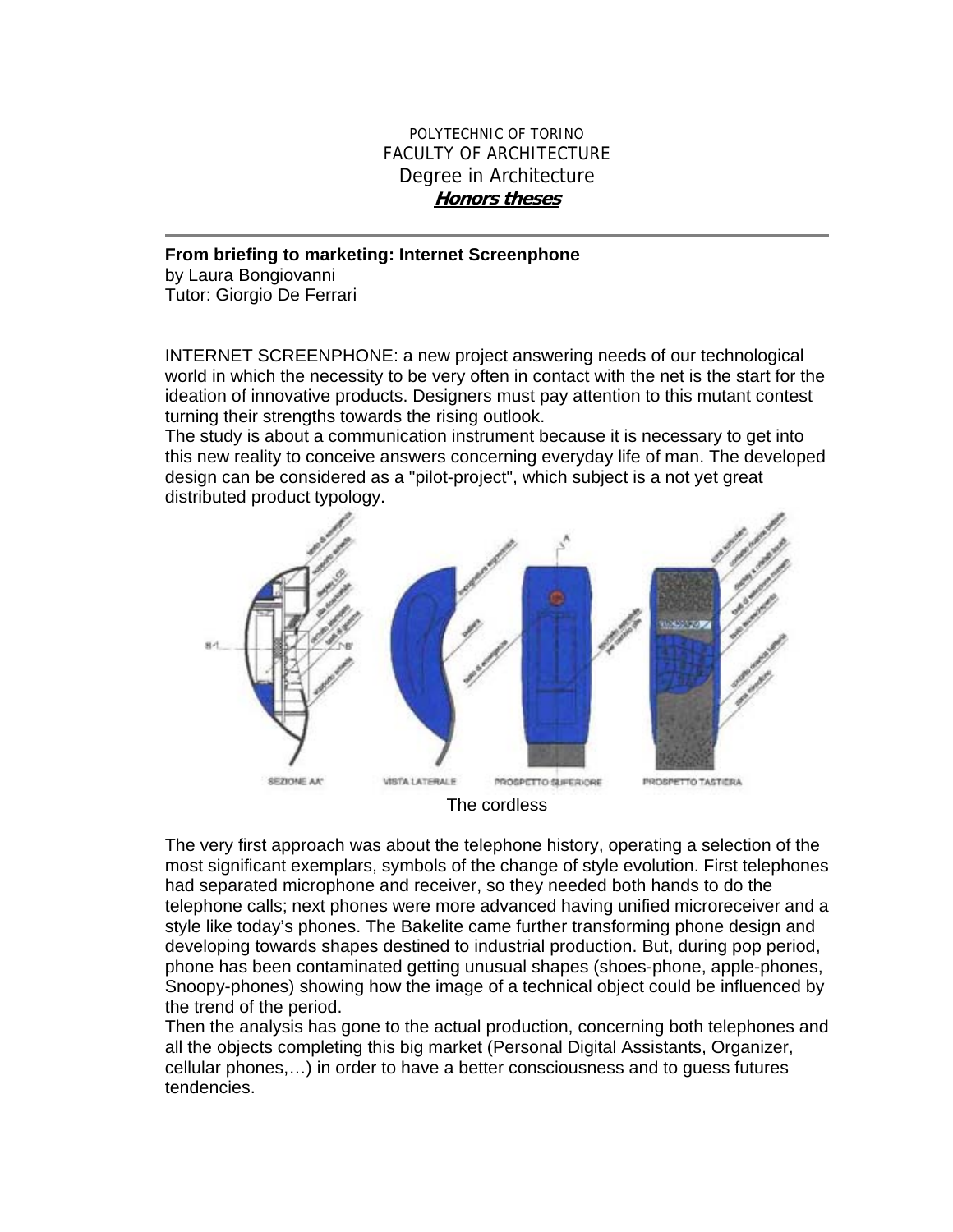Having clear the operating contest, the work has gone to the brief definition, finding the design guidelines. The exam has been about the technical and functional aspects joined to use and the ergonomical aspects linked to man and to his habits. For this purpose, it was necessary to carry out tests on three-dimensional work models to check the relation object-hand and object-face, trying to get the best performances connected with the end user.



The costruction scheme

The design was set to the definition of two models: the first one direct to people which don't use technology habitually, the other one to more technological users needing powerful instruments. The target consisted in reaching a friendly design, attracting a potential buyer and, making him interested, induce him to use it keeping the attention towards technical problems.

The final product is composed by:

- the base, provided with LCD screen to see the face of the interlocutor and the Internet pages;
- the keyboard to select the most important functions, on which is inserted the optical pen;
- the cordless magnetically reached to the base.